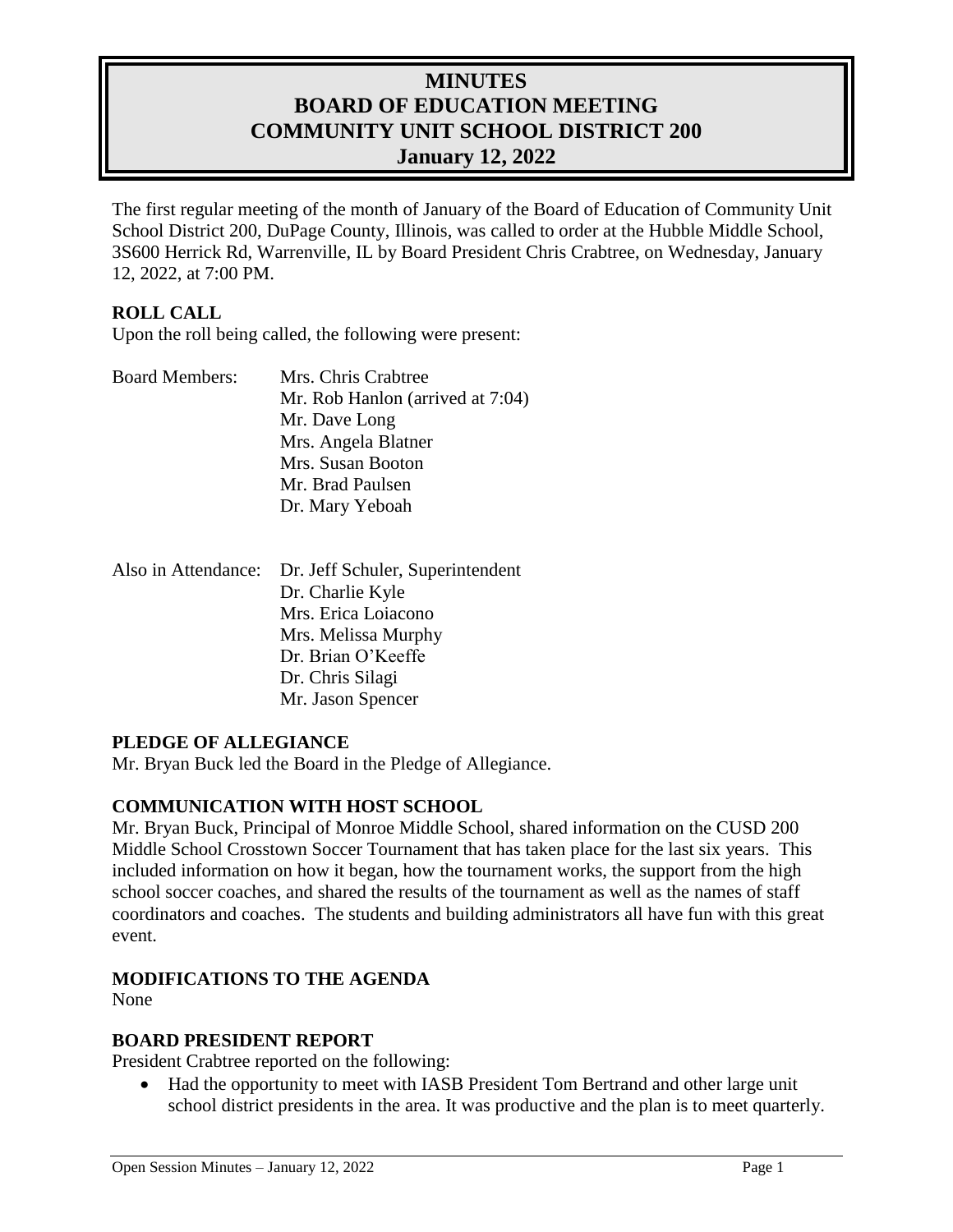- Thank you to the staff recognize the challenges for this year, especially during the last weeks after winter break. Thank you to the buildings and grounds staff, those starting and warming the buses, building staff, and the district office. Every hand has an impact on whether the doors can open and the efforts are not unnoticed.
- 2022 is the third year of COVID and everyone is tired. The new year brings new hope that the community's focus is on working together vs. working apart. Asked the entire community to come together to lift up the students in the district.

# **SUPERINTENDENT REPORT**

Dr. Schuler reported the following:

- Staff recognition recognized three individuals:
	- o WNHS Principal Matt Biscan recognized by the IL Principals Association as the High School Principal of the Year for DuPage County.
	- o WWSHS Head Track and Cross Country Coach Rob Harvey inducted in the IL Track and Cross Country Coaches Association Hall of Fame.
	- o WWSHS Science Dept. Chair and Teacher Phil Culcasi the Regional Office of Education recognized him as a National Board Certified Teacher and his National Board Certification was renewed.
- $\bullet$  Staff Thank you Dr. Schuler had the opportunity to teach a sixth-grade science class at Monroe for a morning last week. The teacher left a plan for him to carry out, the staff was incredible and the kids were phenomenal. Thank you to all of the staff across the district that has stepped up.
- Updated ISBE guidance and impact received in front of last weekend from ISBE and IDPH. This guidance modified the length of both the quarantine and isolation period. This has had an impact on the District and has helped ease the burden and strain on the staff.
- 5-Essentials statewide school culture survey funded by the state and provided to all Illinois school districts. There are components for students, staff, and parents. The survey window is now open and will be shared and communicated. On the parent side, the district is only able to see the data if they have at least a 20% participation rate from parents. Dr. Schuler encouraged the parents and community to engage and provide feedback through the survey.
- COVID-19 Data Update included information on:
	- o Zipcode cases per 100,000 residents
	- o Current D200 new student and staff cases
	- o D200 new cases per week by school and by level
	- o D200 COVID public data dashboard (cumulative cases and close contact quarantine data for the week)
	- o Test to Stay (TTS) data for D200
	- o D200 student partial and full vaccination rates for Elementary, MS, and HS levels
	- o Outbreak and Investigation IDPH definition and D200 investigation protocol
	- o D200 safe hours for the school environment (based on the MIT COVID-19 tool)

There were comments and/or questions on the following:

- Observation reflecting on last school year and the zip code cases per 100,000 vs. this year.
- Are we keeping track of those students who are not required to quarantine but have been close contacts (based on vaccination status) – have they gone on to test positive or become symptomatic?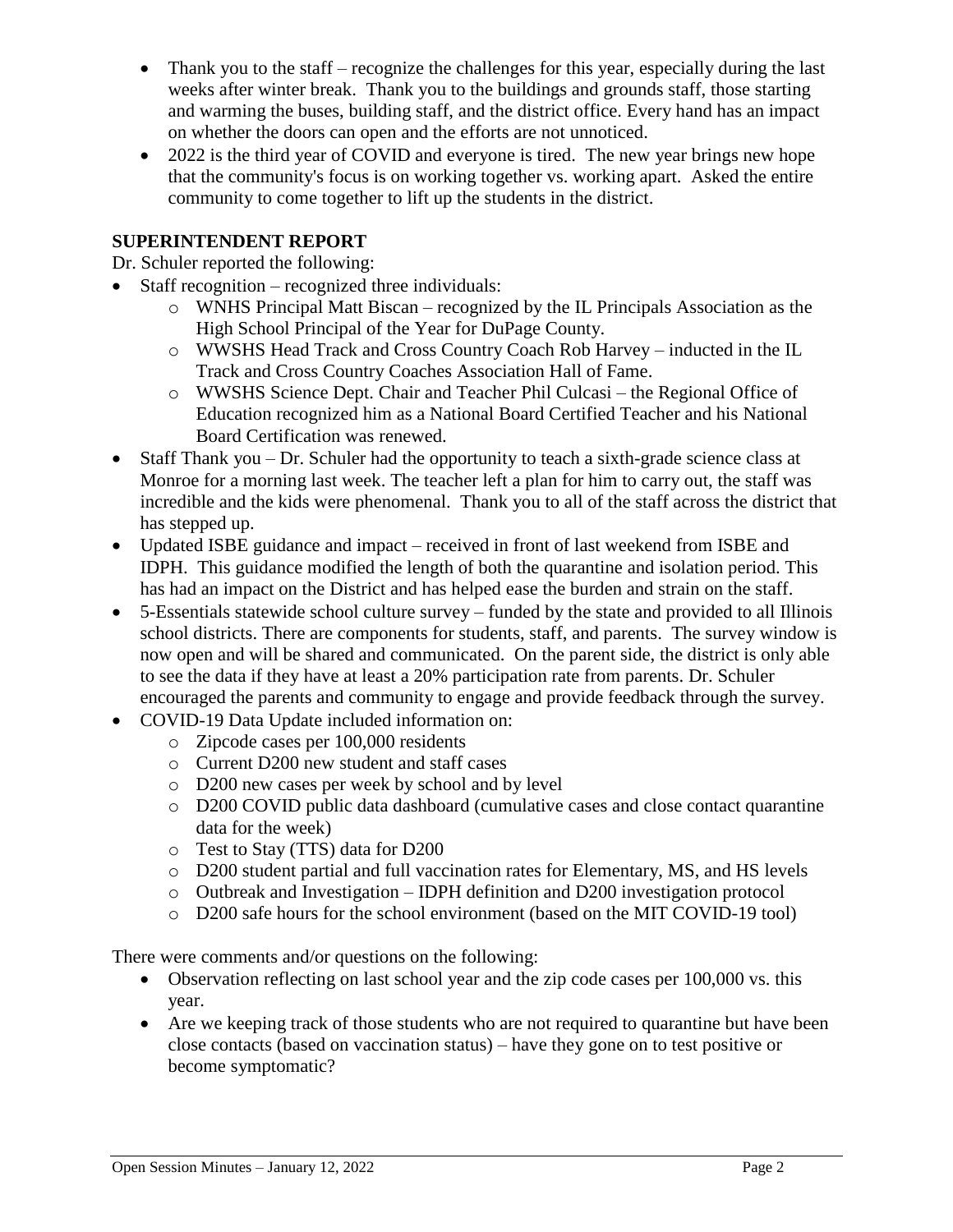# **PUBLIC COMMENTS – Agenda Items & Non-Agenda Items**

In accordance with Board Policy 2.230, members of the public wishing to offer public comment had the opportunity to do so. A public comment sign-up sheet was made available until 7:00 p.m. at the meeting site. The Board Meeting was available for viewing via live-stream on the District's YouTube channel at [www.youtube.com/communityunitschooldistrict200.](http://www.youtube.com/communityunitschooldistrict200)

Per Board Policy, the Board may shorten the time allocation for each person to less than 3 minutes to allow the maximum number of people the opportunity to speak. The Board did not shorten the time allocation for each person to speak due to the number of speakers.

| Speaker              | Topic                        |
|----------------------|------------------------------|
| <b>Mitch Striedl</b> | <b>Current Restriction</b>   |
| Dave Muisenga        | <b>District Subsidiarity</b> |
| Jessica Banaszek     | <b>Mitigation Support</b>    |
| David Sohmer         | <b>COVID Policy</b>          |
| Kathleen Murphy      | <b>COVID Policy</b>          |
| Shannon Lyman        | <b>Library Books</b>         |
| Ryan Kipfer          | <b>Library Books</b>         |
| Mike LaFido          | Follow-up                    |
|                      |                              |

There were comments and/or questions on the following:

- A School District referenced in public comments
- Mitigations

# **CONSENT AGENDA**

- 1. Approval of Standards for HS Dual Credit Course Introduction to Teaching 1 &  $2-$ Recommend approval of standards for HS dual credit course Introduction to Teaching 1 & 2 as presented.
- 2. Approval of Standards for HS Course Advanced Level Introduction to Acting Recommend approval of standards for HS course Advanced Level Introduction to Acting as presented.
- 3. Approval of Standards for HS Course Advanced Placement Spanish Literature and Culture – Recommend approval of standards for HS AP Spanish Literature and Culture as presented.
- 4. Approval of Standards for HS Course Advanced Placement Art History Recommend approval of standards for HS course AP Art History as presented.
- 5. Approval of Mileage Reimbursement Rate for 2022 Recommend approval of the mileage reimbursement rate for 2022 as presented.
- 6. Approval to Open Previously Closed Minutes Recommend approval to open previously closed minutes as presented.
- 7. Approval of Bills Payable and Payroll Recommend approval of the bills payable and payroll as presented.
- 8. Approval of Minutes December 8, 2021, Open, and Approval to Destroy Recordings of Closed Sessions Prior to August 2020 As Allowable by Law – Recommend approval of the minutes as presented and approval to destroy recordings of closed sessions prior to August 2020 as allowable by law.
- 9. Approval of Personnel Report to Include Employment, Resignation, Retirement, and Leave of Absence of Administrative, Certified, Classified, and Non-Union Staff – Recommend approval of the personnel report as presented.

There were no comments and/or questions on the consent agenda.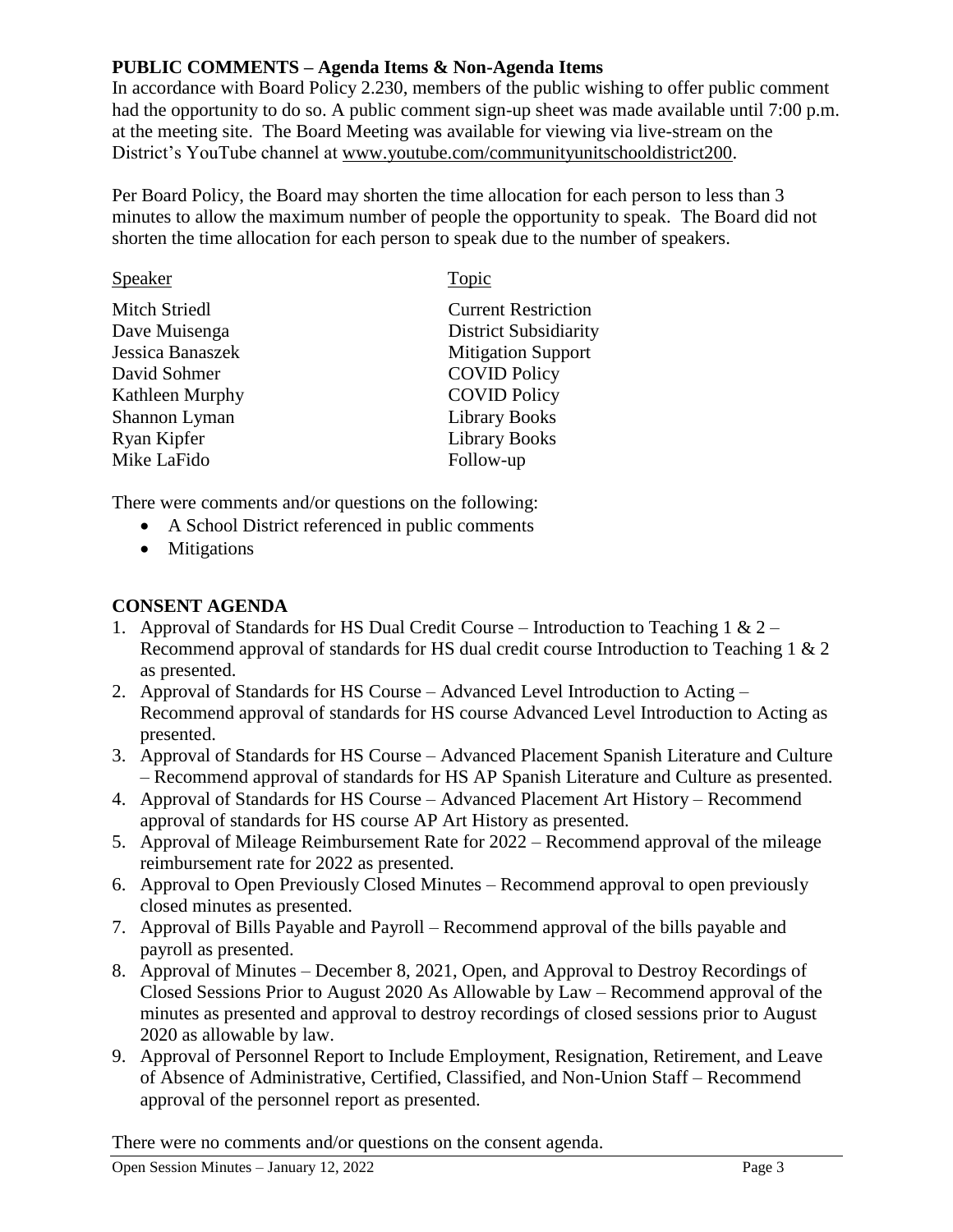# **MOTION**

Member Booton moved, Member Hanlon seconded to accept the Consent Agenda as presented. Upon a roll call vote being taken, the vote was: AYE 7, NAY 0. **The motion carried 7-0.** 

## **POLICY POSTING CONSENT AGENDA**

- 1. Approval to Post Revised Policy 2:105 Ethics and Gift Ban for Public Review and Comment – Recommend approval to post revised policy 2:105 for public review and comment as presented.
- 2. Approval to Post Revised Policy 2:110 Qualifications, Term, and Duties of Board Officers for Public Review and Comment – Recommend approval to post revised policy 2:110 for public review and comment as presented.
- 3. Approval to Post Revised Policy 2:120 Board Member Development for Public Review and Comment – Recommend approval to post revised policy 2:120 for public review and comment as presented.
- 4. Approval to Post Revised Policy 2:20 Powers and Duties of the Board of Education for Public Review and Comment – Recommend approval to post revised policy 2:20 for public review and comment as presented.
- 5. Approval to Post Revised Policy 2:220 Board of Education Meeting Procedure for Public Review and Comment – Recommend approval to post revised policy 2:220 for public review and comment as presented.
- 6. Approval to Post Revised Policy 2:260 Uniform Grievance Procedure for Public Review and Comment – Recommend approval to post revised policy 2:260 for public review and comment as presented.
- 7. Approval to Post Revised Policy 3:40 Superintendent for Public Review and Comment Recommend approval to post revised policy 3:40 for public review and comment as presented.
- 8. Approval to Post Revised Policy 3:50 Administrative Personnel Other Than the Superintendent for Public Review and Comment – Recommend approval to post revised policy 3:50 for public review and comment as presented.
- 9. Approval to Post Revised Policy 3:60 Administrative Responsibility of the Building Principal for Public Review and Comment – Recommend approval to post revised policy 3:60 for public review and comment as presented.
- 10. Approval to Post Revised Policy 4:160 Environmental Quality of Buildings and Grounds for Public Review and Comment – Recommend approval to post revised policy 4:160 for public review and comment as presented. – Removed from Consent Agenda
- 11. Approval to Post Revised Policy 4:175 Convicted Child Sex Offender; Screening; Notifications for Public Review and Comment – Recommend approval to post revised policy 4:175 for public review and comment as presented.
- 12. Approval to Post Revised Policy 4:60 Purchases and Contracts for Public Review and Comment – Recommend approval to post revised policy 4:60 for public review and comment as presented.
- 13. Approval to Post Revised Policy 5:20 Workplace Harassment Prohibited for Public Review and Comment – Recommend approval to post revised policy 5:20 for public review and comment as presented.
- 14. Approval to Post Revised Policy 5:200 Terms and Conditions of Employment and Dismissal for Public Review and Comment – Recommend approval to post revised policy 5:200 for public review and comment as presented.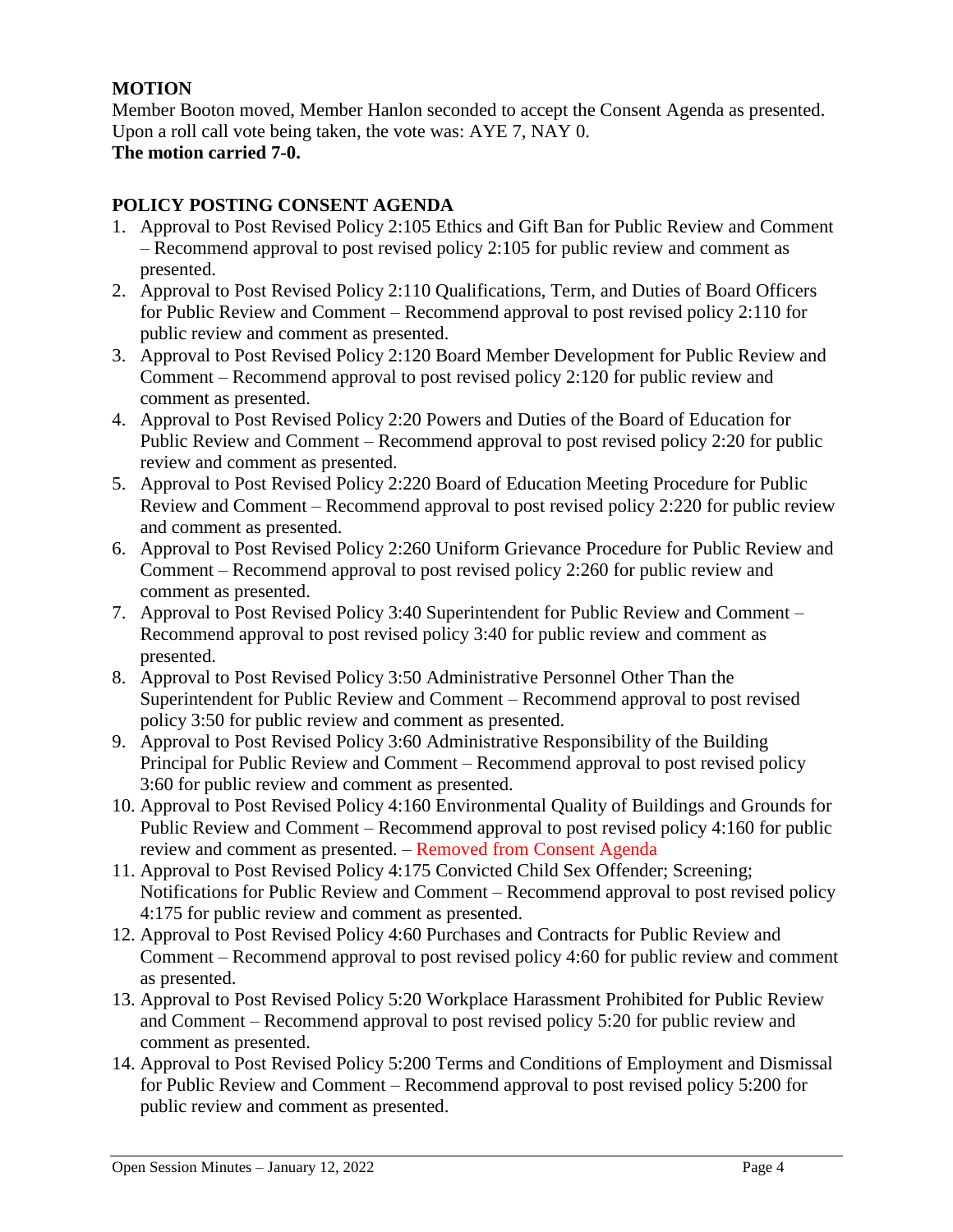- 15. Approval to Post Revised Policy 5:220 Substitute Teachers for Public Review and Comment – Recommend approval to post revised policy 5:220 for public review and comment as presented.
- 16. Approval to Post Revised Policy 5:30 Hiring Process and Criteria for Public Review and Comment – Recommend approval to post revised policy 5:30 for public review and comment as presented.
- 17. Approval to Post Revised Policy 6:120 Education of Children with Disabilities for Public Review and Comment – Recommend approval to post revised policy 6:120 for public review and comment as presented.
- 18. Approval to Post Revised Policy 6:135 Accelerated Placement Program for Public Review and Comment – Recommend approval to post revised policy 6:135 for public review and comment as presented.
- 19. Approval to Post Revised Policy 6:15 School Accountability for Public Review and Comment – Recommend approval to post revised policy 6:15 for public review and comment as presented.
- 20. Approval to Post Revised Policy 6:20 School Year Calendar and Day for Public Review and Comment – Recommend approval to post revised policy 6:20 for public review and comment as presented.
- 21. Approval to Post Revised Policy 6:220 Bring Your Own Technology (BYOT) Program; Responsible Use and Conduct for Public Review and Comment – Recommend approval to post revised policy 6:220 for public review and comment as presented.
- 22. Approval to Post Revised Policy 6:300 Graduation Requirements for Public Review and Comment – Recommend approval to post revised policy 6:300 for public review and comment as presented.
- 23. Approval to Post Revised Policy 6:340 Student Testing and Assessment Program for Public Review and Comment – Recommend approval to post revised policy 6:340 for public review and comment as presented.
- 24. Approval to Post Revised Policy 7:10 Equal Educational Opportunities for Public Review and Comment – Recommend approval to post revised policy 7:10 for public review and comment as presented.
- 25. Approval to Post Revised Policy 7:150 Agency and Policy Interviews for Public Review and Comment – Recommend approval to post revised policy 7:150 for public review and comment as presented.
- 26. Approval to Post Revised Policy 7:250 Student Support Services for Public Review and Comment – Recommend approval to post revised policy 7:250 for public review and comment as presented.
- 27. Approval to Post Revised Policy 7:260 Exemption from Physical Education for Public Review and Comment – Recommend approval to post revised policy 7:260 for public review and comment as presented.
- 28. Approval to Post Revised Policy 7:30 Student Assignment and Intra-District Transfer for Public Review and Comment – Recommend approval to post revised policy 7:30 for public review and comment as presented. - Removed from Consent Agenda
- 29. Approval to Post Revised Policy 7:310 Restrictions on Publications; Elementary Schools for Public Review and Comment – Recommend approval to post revised policy 7:310 for public review and comment as presented.
- 30. Approval to Post Revised Policy 7:340 Student Records for Public Review and Comment Recommend approval to post revised policy 7:340 for public review and comment as presented.
- 31. Approval to Post Revised Policy 7:345 Use of Educational Technologies; Student Data Privacy and Security for Public Review and Comment – Recommend approval to post revised policy 7:345 for public review and comment as presented.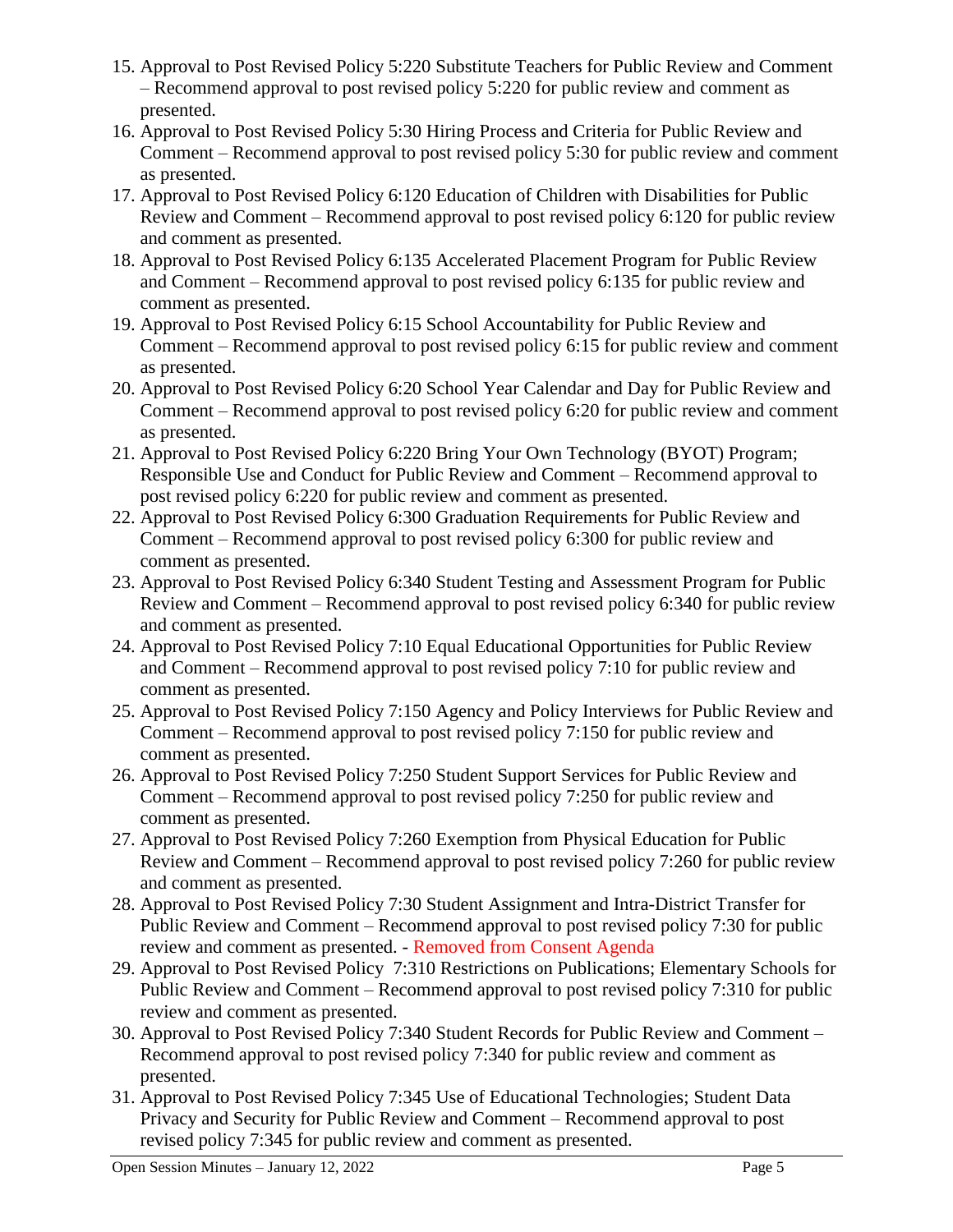- 32. Approval to Post Revised Policy 7:70 Attendance and Truancy for Public Review and Comment – Recommend approval to post revised policy 7:70 for public review and comment as presented.
- 33. Approval to Post Revised Policy 7:80 Release Time for Religious Instruction/Observance for Public Review and Comment – Recommend approval to post revised policy 7:80 for public review and comment as presented.

There were comments and/or questions on the following:

- President Crabtree read the numbers of those policies to be posted for public review and comment.
- The Board HR/Policy Committee reviewed and recommended these policies for public review. They represent approximately half of the policies in PRESS Issue 108.
- These policies are for approval to post for public review and comment and will come to the Board at the February meeting for approval.
- $\bullet$  #28 Policy 7:30 feel the language is not clear that both items 1 and 2 would be presented to the Board.
- PRESS has a policy team that includes both attorneys and educational leaders from a variety of sectors.
- $\bullet$  #10 Policy 4:160 comment regarding added language on pesticides and how the District can control this.

Policies 7:30 and 4:160 were pulled from the policy posting consent agenda and taken back to the Board policy committee for review.

# **MOTION**

Member Hanlon moved, Member Long seconded to approve the Policy Posting Consent Agenda minus policies 4:160 and 7:30. Upon a roll call vote being taken, the vote was: AYE 7, NAY 0. **The motion carried 7-0.** 

# **ACTION ITEMS**

Adoption of the Resolution to Begin the 2022-2023 Budget Cycle

The Illinois School Code, 105 ILCS, Section 5/17-1, requires Boards of Education to prepare and adopt an annual budget. It also states that the Board shall designate a person or persons to prepare the district annual budget.

Based upon the requirements of this statute, the Board of Education must adopt a resolution to begin preparing the 2022-2023 Budget. The Board of Education must also designate a person to coordinate this effort. It was recommended that Dr. Brian O'Keeffe, under the supervision of Superintendent Dr. Jeffrey Schuler, be designated to prepare the 2022-2023 Budget. The resolution to be adopted as well as the Budget Timeline the district follows was attached to the Board agenda item.

There was additional information/comments on the following:

This is an annual request brought to the board in January.

There were questions/comments/discussions on the following:

Appreciate the budget process/timeline laid out in the attachment.

It was recommended that the Board of Education adopt the resolution and designate Dr. Brian O'Keeffe to prepare the 2022-2023 Budget.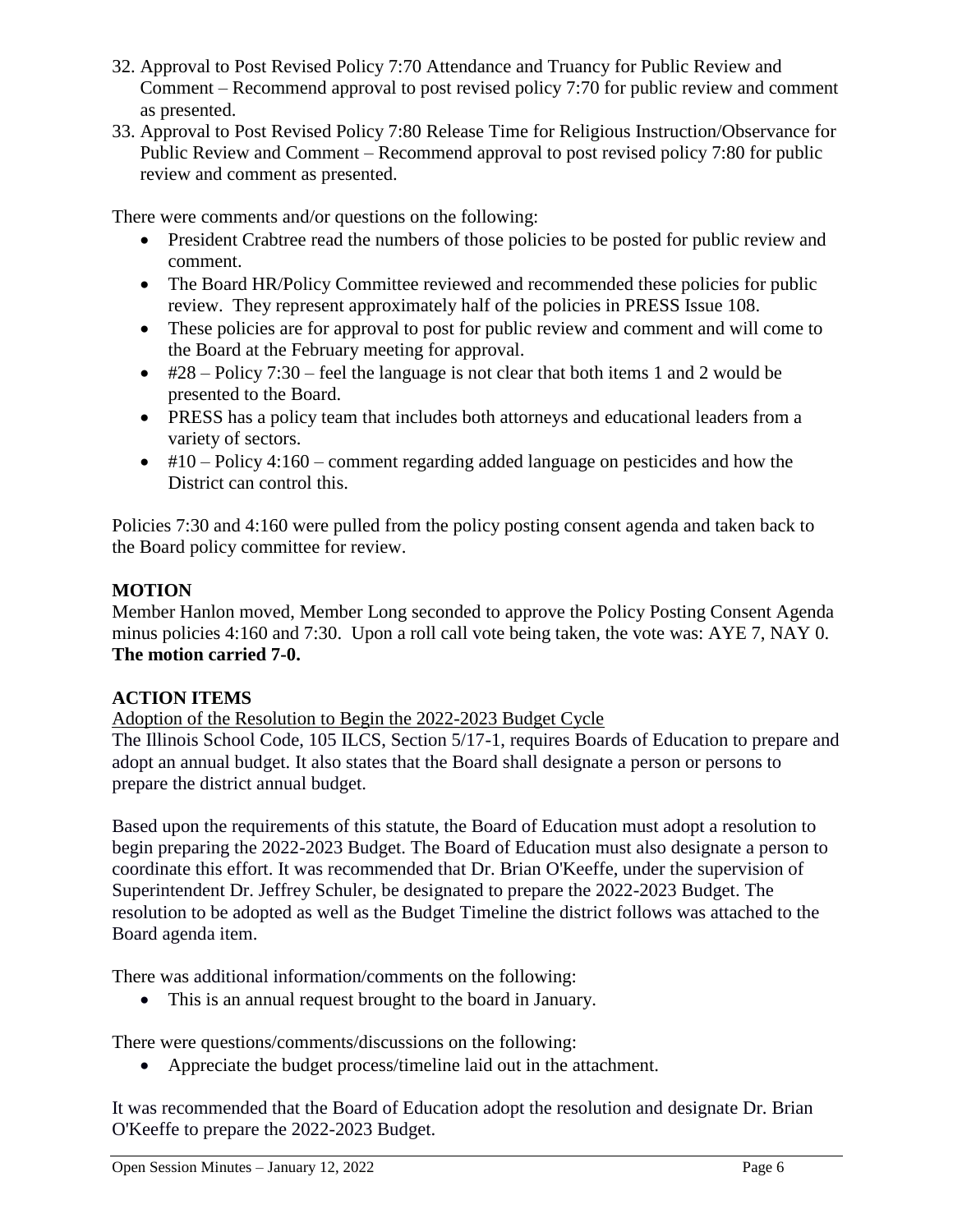# **MOTION**

Member Paulsen moved, Member Booton, seconded to adopt the resolution to begin preparing the 2022-23 budget and designate Dr. Brian O'Keeffe to prepare the budget as presented. Upon a roll call vote being taken, the vote was AYE 7, NAY 0. **The motion carried 7-0.** 

## **ORAL REPORTS**

### Student Learning Feature

Transitional Bilingual Education (TBE) programming is required when 20 or more students are enrolled in a school and speak the same native language. CUSD 200 has one TBE program, Spanish, at 11 schools. A parent advisory committee is required for all districts with a TBE program, and this advisory committee is called Bilingual Parent Advisory Committee (BPAC).

The student learning feature provided the Board of Education with an overview of the Bilingual Parent Advisory Committee (BPAC) and scheduled programs for the 2021-2022 school year, which included a PowerPoint presentation and information on the following:

- Four Guiding Questions:
- 1) What is the demographic makeup of our Multilingual Learners?
	- o Multilingual (ML) Enrollment (EC-12) by level
		- Total multilingual enrollment 1,177
		- o Multilingual Language Data Top 5 Native Languages
			- Spanish, Burmese, Arabic, Chin (Haka), Nepali
			- Over 60 languages represented in the multilingual language program
		- o Transitional Bilingual Education (TBE) Programming
			- Required when 20 or more students enrolled in a school and speak the same native language
			- CUSD 200 has a Spanish Bilingual TBE program at eleven schools
- 2) What are the requirements and goals of BPAC?
	- o Districts with TBE programs are required to have a BPAC
	- o Committee makeup, minimum meeting times, review and provide recommendations on programming and spending
	- o Promoting participation, provide parents opportunity to express views on programs/services offered, provide educational workshops to support SEL and academic needs
- 3) What BPAC events are scheduled for the 2021-22 school year
	- o Previous events on October 20 (Practical Tools for Parents During Challenging Times) and November 3 (Discipline Without Tears: Effective Strategies)
	- o Upcoming events on January 26 (Habits that Develop Healthy Family Relationships), March 16 (Strategies to Help Your Student Succeed), and May 11 (Building Student Motivation and Resiliency)
- 4) How do we plan to gather input from our Bilingual Spanish parents and caregivers and how will we use their input?
	- o Bilingual Parent Survey distributed in early December
	- o Gather parent voice on ML programming and supports in place for students, sense of belonging and connectedness to student's school community, feeling valued as a partner in student's learning, and effectiveness of communication efforts
	- o Data collected to be used to analyze current practices and make recommendations to improve the experiences of our ML families in CUSD 200

There was additional information/comments on the following:

Multilingual enrollment represents 10% of the district enrollment.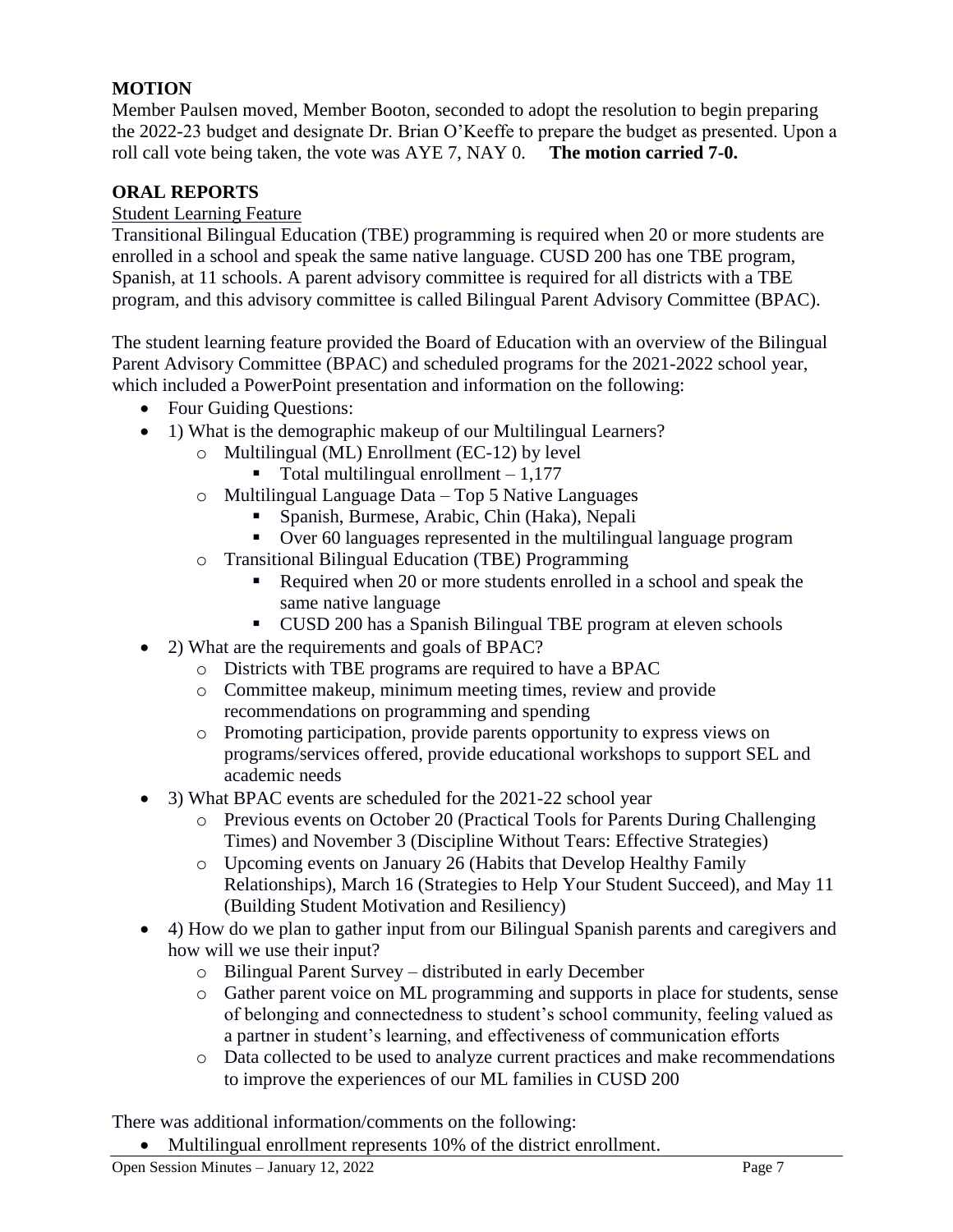- The majority of the multilingual enrollment students (60%) are at the elementary level.
- Two D200 schools (Hubble MS and Johnson Elementary) have over 80% of their student population that speaks Spanish.
- Paper surveys were provided to parents (for the bilingual parent survey).

There were questions/comments/discussions on the following:

- $\bullet$  ACCESS is the annual assessment that students (K-12) take that gives the district a sense of the progress students are making in terms of acquiring English skills. This measures student growth in the four different language domains – speaking, reading, writing, and listening.
- All students must take the core state assessments in English for ELA and Math regardless of where they test at in ACCESS.
- To date, approximately eighty bilingual parent surveys have been returned. Surveys were distributed in both English and Spanish to Spanish-speaking students at eleven bilingual sites.
- Attendance at the first two BPAC parent in-person events was approximately fifteen families at the October event and 20 families at the November event.
- BPAC meetings are separate from the parent workshop events. Participation at the last committee meeting (eight families).
- Clarification on the multilingual enrollment slide and breakdown by level.
- Burmese is the second top native language represented in the ML program. Student numbers are monitored monthly (Johnson currently has 15 Burmese students). If this reaches twenty, we would be expected to provide a bilingual program in Burmese.
- Using the terms bilingual and multilingual interchangeably.
- Many bilingual children are also multilingual.
- ISBE uses the term bilingual to refer to programming when you have 20 or more students that speak the same native language.
- The ML enrollment number  $(1,177)$  only includes the students for which the District provides direct services. Some students have exited the program that are monitored for two years, and students that have transitioned out that speak a different language.
- How does the BPAC feel about the FLES programming at those same schools? They are different programs but connected.
- FLES is the Foreign Language Elementary School model that was put in place this year at Johnson and Pleasant Hill elementary schools. It is also referred to as Spanish Language Arts Instruction.
- Communication to ML families and the best way to reach out to them. The use of parent liaisons to help communicate with ML parents.
- Parents may not necessarily be bilingual even if their children are bilingual.
- Request for the Board to receive an update on the FLES program and how we are measuring that later in the year.

### Portrait of a Graduate

District 200 has gathered feedback from school community stakeholders through a variety of input processes. This feedback has been used to identify prioritized areas for the Portrait of a Graduate. This will serve as a visual representation of the community's desires for our students when they successfully complete their education at our high schools. The Portrait of a Graduate will also play an important role in community engagement, strategic planning, and the future success of our students.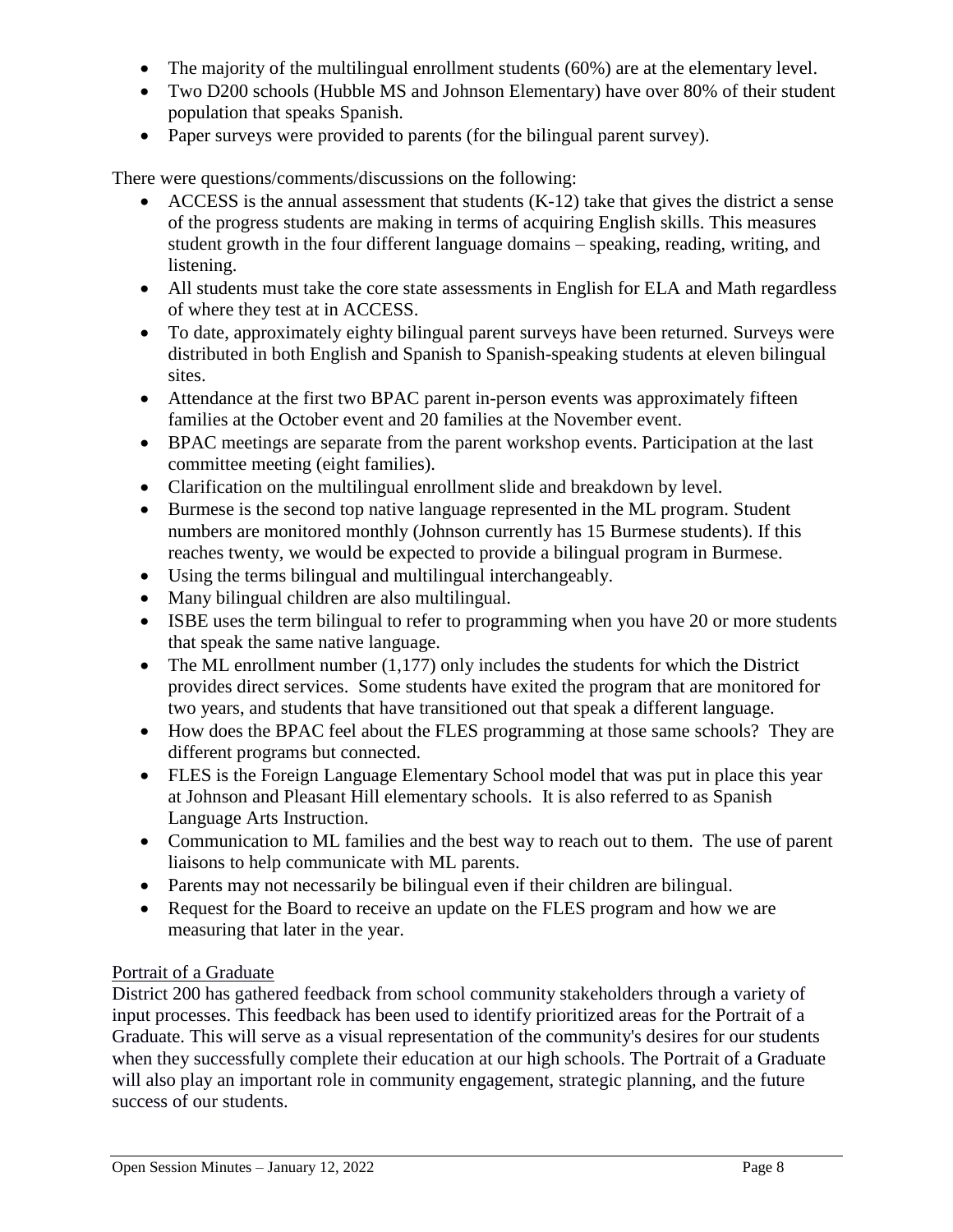The Board of Education was presented with a Portrait of Graduate that represents feedback received from District 200 stakeholders. Academic excellence, problem solving, communication, collaboration, and resilience are reflected in the Portrait.

Dr. Chris Silagi presented a PowerPoint and provided an update on the Portrait of a Graduate (POG) which included information on the following:

- Why Develop a Portrait of a Graduate?
	- o Express school community aspirations for all students
	- o Prioritize essential skills and qualities
	- o Places students at the heart of the work
	- o Serves as the focal point for strategic action planning
- What Work Has Been Done to Start Developing a D200 POG?
	- o June 2019-March 2020
	- o August December 2021
- Portrait of a Graduate (Five emerging competencies and descriptors)
	- o Academically Excellent
	- o Communicator
	- o Resilient
	- o Problem Solver
	- o Collaborator
- Strategic Plan Development
	- o Timeline (January May 2022)

There was additional information/comments on the following:

- Student learning is at the heart of the district work.
- The descriptors of each of the competencies are a representation of the input and feedback that was received through the processes highlighted since June 2019, including the thought exchange tool, design team feedback, administrative team feedback, etc.
- The remaining four competencies support learning and academic excellence, but also enhance and complement each other when integrated into the school experience.
- Serves as a blueprint for our work moving forward.

There were questions/comments/discussions on the following:

- The language in the competencies descriptors captures a lot of the other elements of the plan and conversation that led to it. It represents a good summary of everything.
- The foundation of this is about the combination of having that foundational knowledge of academics with the skills around it to make our students prepared for the workforce, the next level – for the future.
- Represents great engagement across the board.
- Clarification on the phrase "productive struggle" learning occurring when there is a bit of a challenge or struggle, and that is productive because growth is occurring; taking on a challenge that is slightly harder and powering through instead of shutting down; productively struggling to learn and grow; appropriately challenging tasks but also making sure we differentiate and scale learning appropriately for students
- Productive struggle and effortful learning repetitive phrases?

# Strategic Plan Development:

Dr. Schuler noted both the Portrait of a Graduate and the existing dashboard/metrics used to build the D200 learning acceleration plan will drive the District forward. The administration anticipates bringing the Board a strategic plan that incorporates the two elements – the plan itself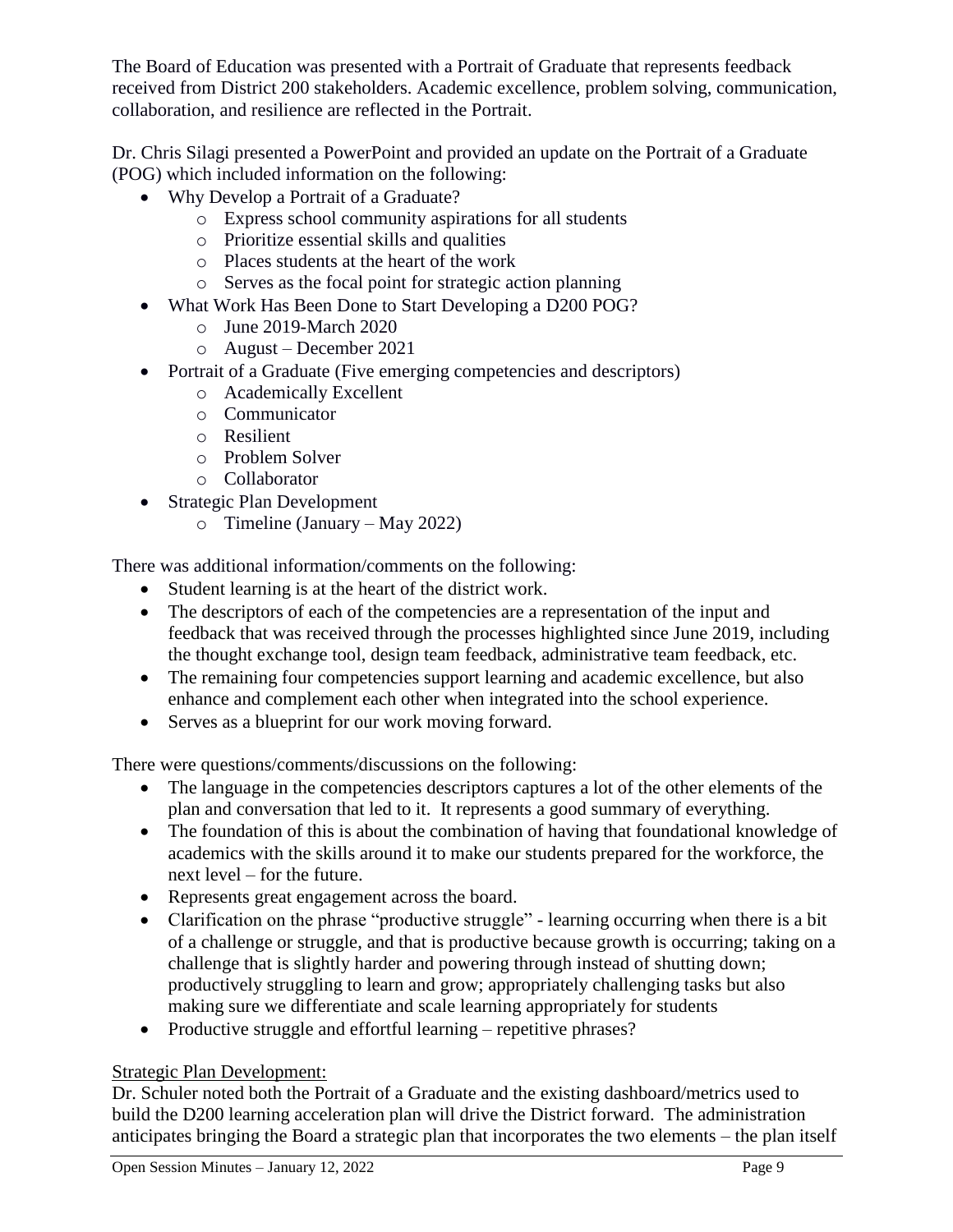(will identify specific strategies to be addressed over the next four-to-five years), and a dashboard that allows both the Board and the community to measure what is at the heart of the POG (academic progress or creating academically excellent students).

There was additional information/comments on the following:

- Anticipate the strategic plan to have both the dashboard (the metrics to be measured through the system) and a planned document that identifies the strategy.
- Details of the timeline from January through May 2022 for the strategic plan development.
- Jan/Feb will be developing the draft through the input of the administrative team.
- Mar/Apr conduct a listening tour and utilize engaged groups (Citizens Advisory Committee, Chambers of Commerce, PTA Council), other existing community partnerships, as well as some open parent engagement sessions.
- The listening tour would provide an opportunity for those to respond to a draft document – what you like, don't like, what was missed in the draft of the strategic plan.
- Anticipate working with a number of Board committees to look specifically at strategies within the related areas, and bring a draft of the strategic plan to the Board in May. This would give the Board both May and June to refine as needed and would guide the work through the summer and into the next school year.
- Encouraged the Board to review the current Mission/Vision/Belief statement that was approved by the Board when they were developed. As we move into February, we need to determine if the Board wants to make any kind of tweaks or adjustments.

There were questions/comments/discussions on the following:

- Core academic content is defined by our learning standards that identify grade-level appropriate content that is measured.
- How mastery is defined is dependent on the assessment being used.
- Are all classes considered core academics? Not all electives or every CTE class is part of the core, but every course does have a core body of content for that particular class.
- Mastery as it relates to graduating students Criteria for graduating students as it relates to the accumulation of credits.
- The aspiration is for every student that graduates to meet the criteria defined in POG.
- Some students do require or receive an alternate path or supports to demonstrate their appropriate level of mastery. An example would be students in the Transition program.
- Do not believe this establishes a ceiling for learning or put a limit on it, but establishes a floor for learning.
- A continuation of learning rather than an arrival at a destination.
- The definition of academically excellent is a path that could be met through multiple or alternate measures. Noted college and career readiness frameworks and the different ways a student can show mastery of content.
- Recognition that students learn in different modalities, and demonstrate their learning in different paths. This can also be shown when looking at the dashboard.
- The POG document needs to be in front of the students. It also will be supported by a dashboard that identifies paths for learning mastery.

### **WRITTEN REPORTS**

Monthly Financial Reports FOIA Report Citizens Advisory Committee (CAC) Report Board Communication Log